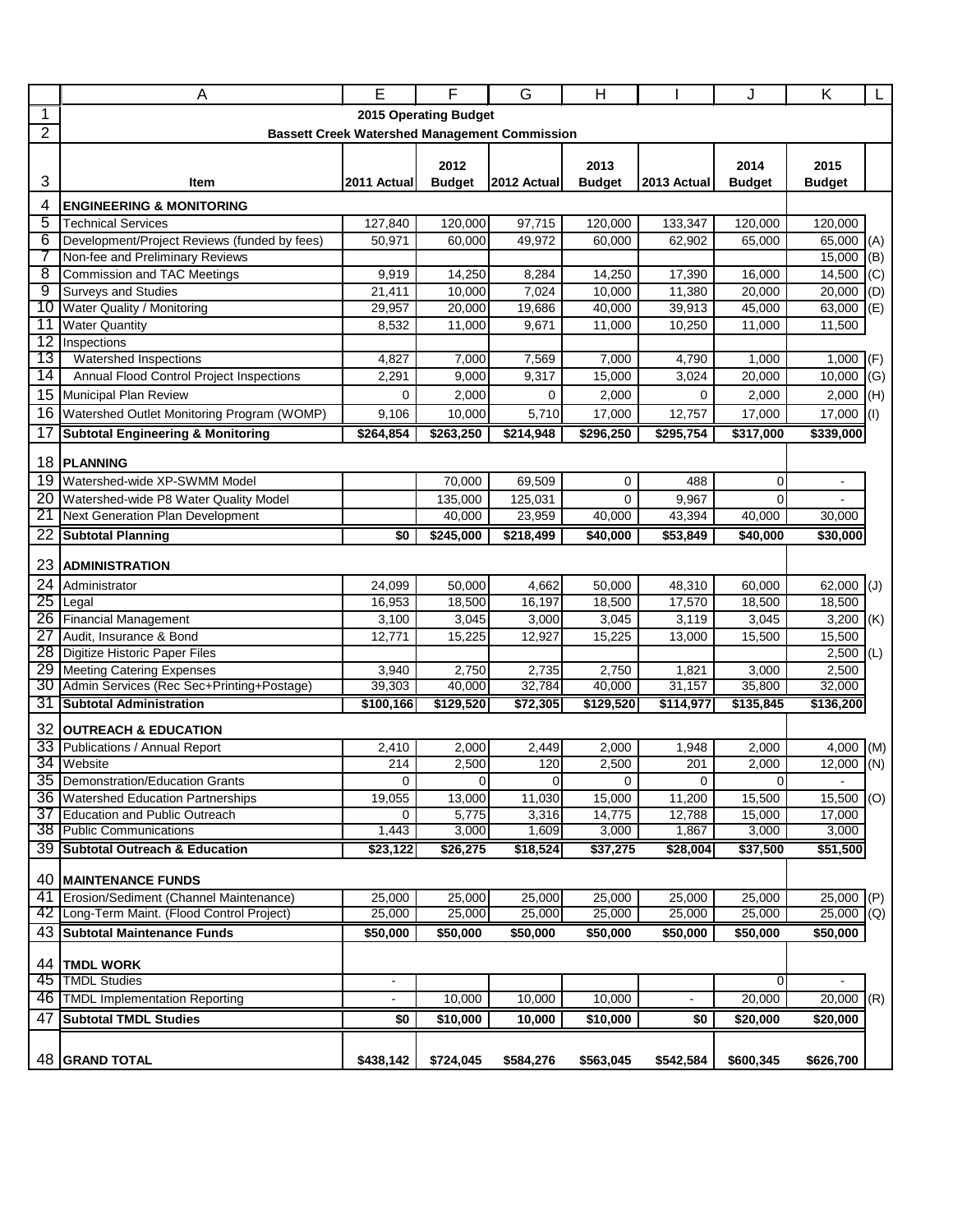|                 | A                                                                                                                                                                                                                                    | E | F | G | н |  | Ι. | K |  |  |
|-----------------|--------------------------------------------------------------------------------------------------------------------------------------------------------------------------------------------------------------------------------------|---|---|---|---|--|----|---|--|--|
| 50 <sub>1</sub> | <b>NOTES</b>                                                                                                                                                                                                                         |   |   |   |   |  |    |   |  |  |
| 51              | (A) Partially funded by permit fees                                                                                                                                                                                                  |   |   |   |   |  |    |   |  |  |
|                 |                                                                                                                                                                                                                                      |   |   |   |   |  |    |   |  |  |
|                 | 52 (B) New line item to cover reviews for which either we do not receive an application fee or it's too early in the process for us to have received an application fee.                                                             |   |   |   |   |  |    |   |  |  |
|                 | (C) Includes attendance at BCWMC meetings, TAC meetings and Next Generation Plan Steering Committee meetings. 2010-2013 estimates based on 18<br>53 meetings. 2014 estimate based on 30 meetings. 2015 estimate based on 24 meetings |   |   |   |   |  |    |   |  |  |
| 54              | (D) For Commission-directed surveys and studies. Past work has included watershed tours, Medicine Lake outlet work, etc.                                                                                                             |   |   |   |   |  |    |   |  |  |
|                 | (E) Budget for detailed monitoring (every 4 years) of Westwood Lake, Bassett Creek biotic index evaluation (every 3 years), general water quality requests, and<br>55 city water quality requests                                    |   |   |   |   |  |    |   |  |  |
|                 | (F) Review of city inspection activities (reports of inspections are available from each city), and inspection of projects such as County highway and MnDOT<br>56 projects.                                                          |   |   |   |   |  |    |   |  |  |
| 57              | (G) Typical annual inspection                                                                                                                                                                                                        |   |   |   |   |  |    |   |  |  |
|                 | 58 (H) Assumed budget to address municipal and adjacent WMO plan amendments.                                                                                                                                                         |   |   |   |   |  |    |   |  |  |
|                 | 59 (I) Reimbursed \$5,000 from Met Council. \$17,000 includes \$11,000 for Wenck or similar contractor + \$6,000 for Barr's data management and analyses                                                                             |   |   |   |   |  |    |   |  |  |
|                 | 60 (J) Based on hourly rate increase from \$65/hr to \$67/hr (approx 3%); equates to up to 76 hours/month; no charge for mileage or travel time to meetings                                                                          |   |   |   |   |  |    |   |  |  |
| 61              | (K) Based on suggested increase of 2.5% by S. Virnig                                                                                                                                                                                 |   |   |   |   |  |    |   |  |  |
| 62              | (L) An estimate for consideration to better preserve and track historic Commission documents                                                                                                                                         |   |   |   |   |  |    |   |  |  |
| 63              | (M) Includes approximately 3 hours per month of Recording Secretary's time to increase publications, articles, and press releases for the Commission                                                                                 |   |   |   |   |  |    |   |  |  |
| 64              | (N) Includes a complete website redesign                                                                                                                                                                                             |   |   |   |   |  |    |   |  |  |
|                 | 65 (O) Includes CAMP (\$5,000), River Watch (\$2,000), Metro WaterShed Partners (\$3,500), Blue Thumb (\$2,000), Metro Blooms (\$3,000)                                                                                              |   |   |   |   |  |    |   |  |  |
|                 | 66 (P) Will be transferred to Channel Maintenance Fund                                                                                                                                                                               |   |   |   |   |  |    |   |  |  |
| 67              | (Q) Will be transferred to Long-Term Maintenance Fund                                                                                                                                                                                |   |   |   |   |  |    |   |  |  |
|                 | 68 (R) Task includes reporting on TMDL implementation and updating P8 model to include new BMPs.                                                                                                                                     |   |   |   |   |  |    |   |  |  |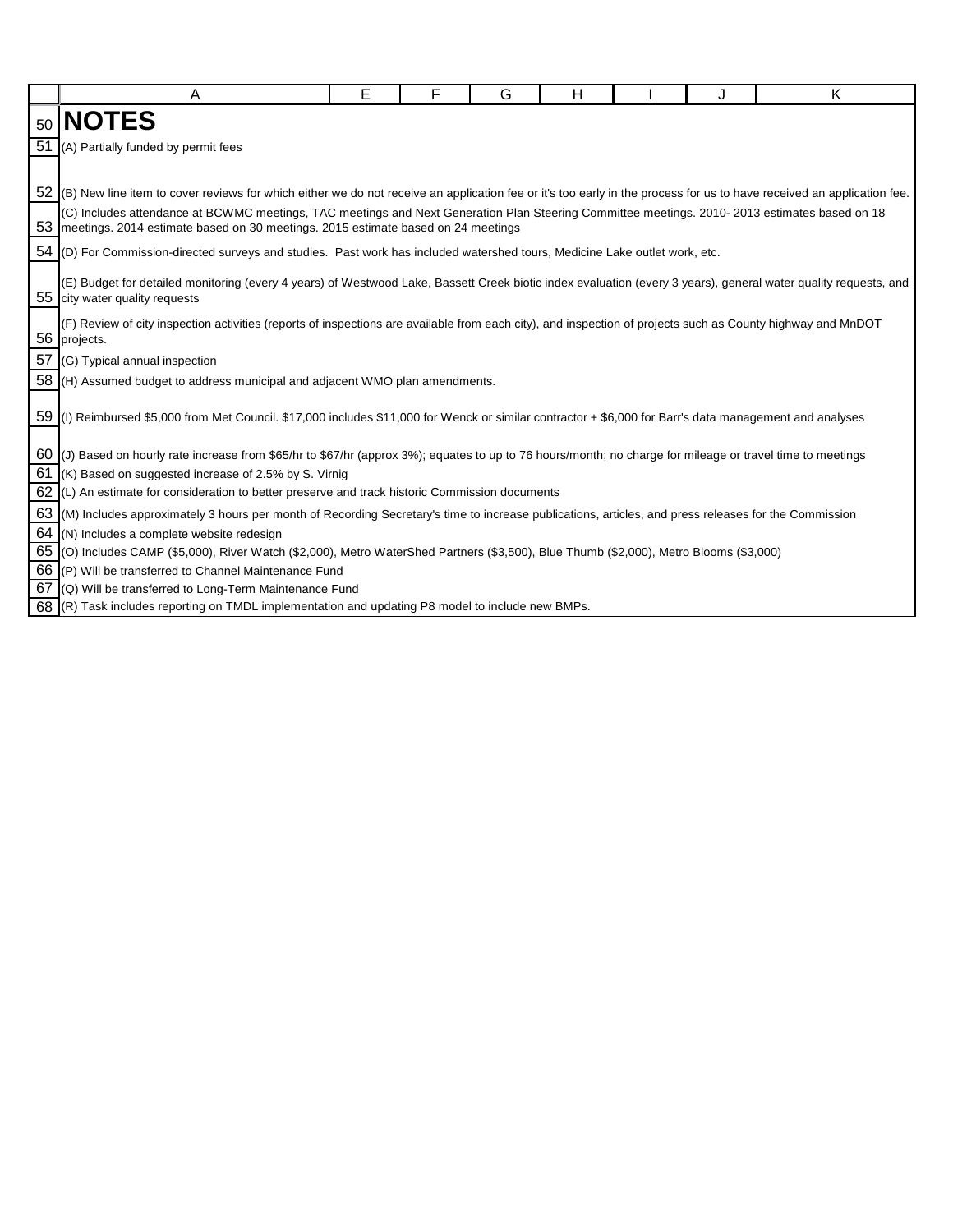## **2014 Financial Information**

| Audited Fund Balance as of January 31, 2014           |   | \$<br>386,616 |
|-------------------------------------------------------|---|---------------|
| Expected income from assessments in 2014              |   | \$<br>490,345 |
| Expected interest income in 2014                      |   | \$            |
| Expected income from project review fees              |   | \$<br>60,000  |
| Expected income from CIP Administrative Funds         |   | \$<br>22,375  |
| Expected transfer from Long-term Maint Fund for Flood |   | \$<br>20,000  |
| Expected income from WOMP reimbursement               | ٠ | \$<br>5,000   |
| Estimated funds available for fiscal year 2014        |   | \$<br>984,336 |
| Estimated expenitures for fiscal year 2014            |   | 600,345       |
| Estimated fund balance as of January 31, 2015         |   | \$<br>383,991 |

| 2015 Budget Details                                             |                         |         |
|-----------------------------------------------------------------|-------------------------|---------|
| <b>Expected Income</b>                                          |                         |         |
| Assessments to cities                                           | +                       | 490,345 |
| Use of fund balance<br>٠                                        | \$                      | 36,355  |
| CIP Administrative Funds (2.5% of requested levy)               | \$<br>$\ddot{}$         | 25,000  |
| <b>Expected project review fees</b>                             | \$<br>+                 | 60,000  |
| Transfer from Long-term Maint Fund for Flood Control Proj Ins + | \$                      | 10,000  |
| <b>WOMP</b> reimbursement                                       | \$<br>+                 | 5,000   |
| Interest income in 2015                                         | \$<br>$\ddot{}$         |         |
|                                                                 | \$                      | 626,700 |
| <b>Expected Expenses</b>                                        |                         |         |
| Total operating budget                                          | \$                      | 626,700 |
| <b>Fund Balance Details</b>                                     |                         |         |
| Beginning Fund Balance (Jan 31, 2015)                           |                         | 383,991 |
| Use of Fund Balance (see income above)                          | \$                      | 36,355  |
| Remaining Fund Balance (Jan 31, 2016)                           | $\overline{\mathbb{S}}$ | 347,636 |